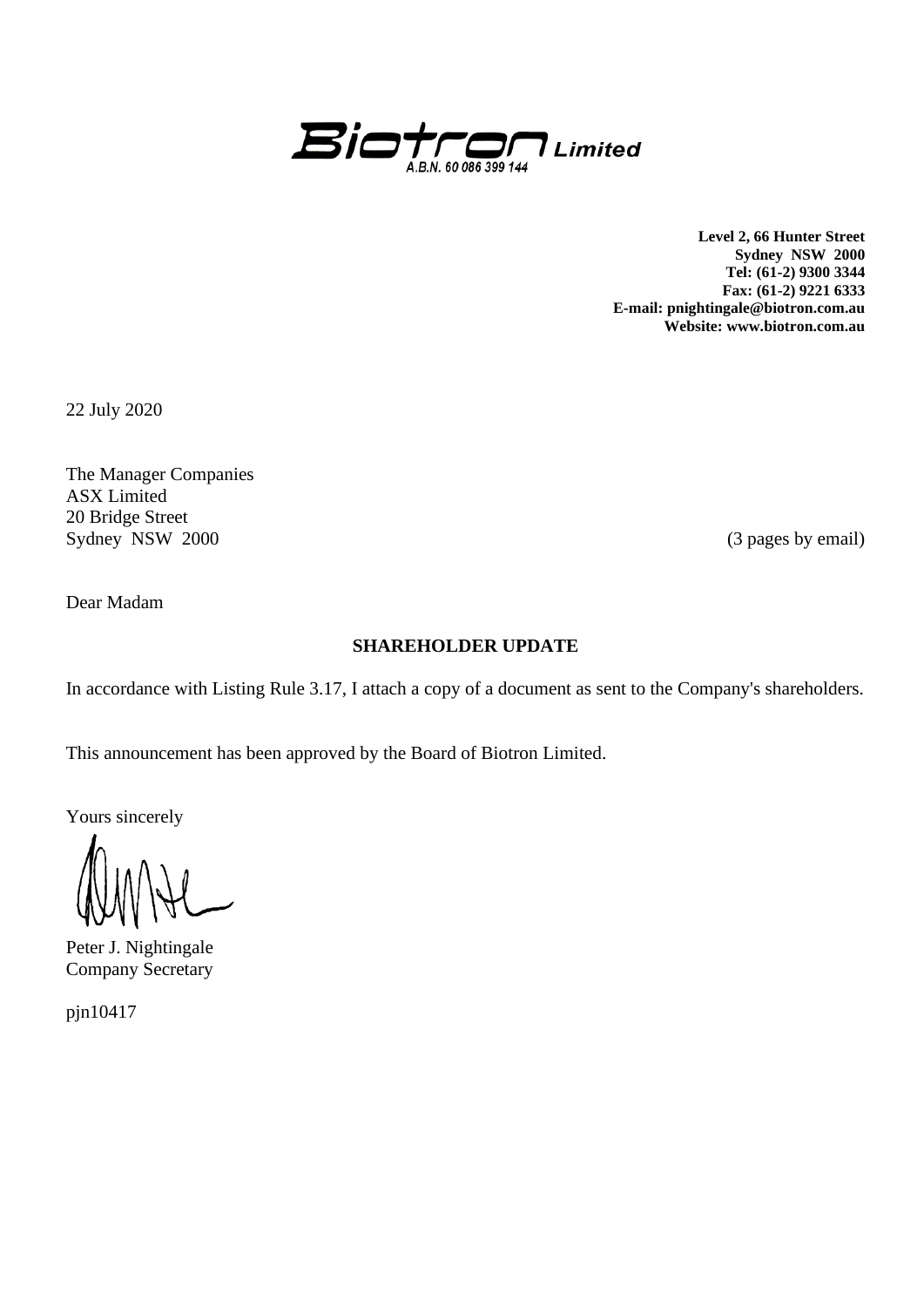



Dear Shareholders,

So far, 2020 has been an outstanding year for Biotron in the progress of BIT225 against HIV-1. The Company reported additional, important results in March from the Phase 2 clinical trial. This month, further data from ongoing research work were released to the market.

BIT225 is a first-in-class small-molecule anti-viral compound that works to inhibit the viroporin mechanism of Viral Protein U (Vpu). Vpu is a protein that HIV uses in the assembly of new virus particles and in the "budding" of new viruses from the host cell.

One of the main problems in trying to cure HIV is the nature of the immune cells the virus infects. Its major target is a type of white blood cell known as the CD4 cell that has several important roles in the immune system. These include marshalling immune responses to attack foreign agents such as viruses and "remembering" previous infections.

Subsets of CD4 cells can, in effect, store a record of known infections, but the problem is that that these cells can become dormant and live in the body indefinitely. Once these cells are infected with HIV, the virus can continue to survive in the body by hiding in these dormant CD4 cells.

Other cells, such as macrophages, are also targets for HIV-1 infection. Virus in these macrophage cells as well as in the dormant CD4 cells is hidden from the immune system meaning that anti-HIV drugs can never truly eradicate the infection from these reservoirs. Patients infected with HIV-1 must remain on treatment for life.

In March, we reported that Biotron had discovered a way for these hidden HIV-infected cells to be found, allowing the immune system to attack and kill the virus.

We conducted a Phase 2 randomised placebo-controlled clinical trial on 36 HIV-1 infected patients in Thailand in which we tested BIT225 in combination with Atripla, an approved current anti-HIV drug (ART). As reported to the market in late 2018, we saw unexpected, unique changes in the profiles of key immune cell populations in the BIT225 + ART group.

Since completing the Phase 2 trial, we have extended studies on the samples from the trial to further understand how BIT225 is working.

The data that we reported in March this year showed that adding BIT225 to anti-HIV-1 drugs stimulates the immune system so that it can find HIV-infected reservoir cells and take the necessary steps to eliminate any residual virus.

This effect of "unmasking" infected cells within cellular reservoirs would solve a huge problem in treating HIV-1 by allowing the body's immune system to work together with the anti-HIV drugs to clear out inaccessible pockets of virus and annihilate the infection for good – opening up the potential for HIV-infected people to avoid lifetime drug treatment.

Since we reported the data in March, our team has been doing further work with research collaborators at The Scripps Research Institute in California. Together with the Immunology and Microbiology Department at Scripps Research, we have been studying further the effect of BIT225 on cells in culture in the laboratory.

 *July 2020*